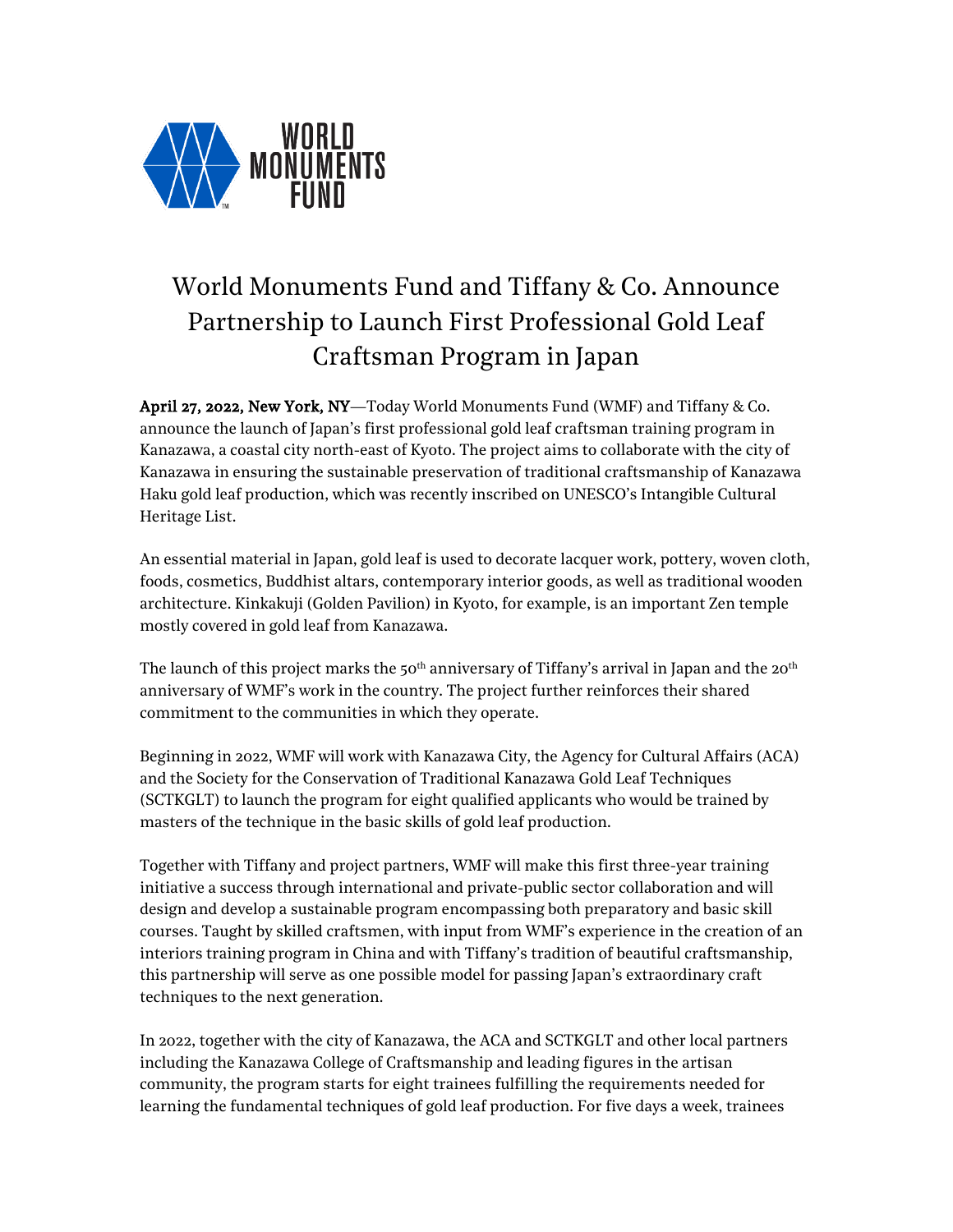will be given opportunities to gain practical experience in the workshops of exemplary Kanazawa gold leaf artisans; this training program will instill the knowledge and skills needed to make a lifelong career of this art, which is highly sought-after in Japan.

"*In Japan and around the world, the survival of heritage sites central to the cultural and spiritual life of communities is threatened by the loss of traditional skills*," said Bénédicte de Montlaur, President and CEO, World Monuments Fund. "*We are thrilled to launch this new program with Tiffany & Co. and local partners to ensure sustainable preservation of the craftsmanship of Kanazawa gold leaf production for the benefit of future generations*."

This commitment builds upon The Tiffany & Co. Foundation's past support for WMF projects in Japan. In 2006, The Tiffany & Co. Foundation granted \$250,000 to the Japanese Imperial Buddhist Convents Conservation Project. With this financial support, WMF was able to engage world-renowned conservation specialists to restore the delicately painted paper sliding doors and walls in Chuguji and the Reikanji Imperial Convents. These doors and walls are integral parts of historically significant pavilions that were in need of major structural repair.

## About Tiffany & Co.

Tiffany & Co., founded in New York City in 1837 by Charles Lewis Tiffany, is a global luxury jeweler synonymous with elegance, innovative design, fine craftsmanship and creative excellence.

With more than 300 retail stores worldwide and a workforce of more than 13,000 employees, Tiffany & Co. and its subsidiaries design, manufacture and market jewelry, watches and luxury accessories. Nearly 5,000 skilled artisans cut Tiffany diamonds and craft jewelry in the Company's own workshops, realizing the brand's commitment to superlative quality.

Tiffany & Co. has a long-standing commitment to conducting its business responsibly, sustaining the natural environment, prioritizing diversity and inclusion, and positively impacting the communities in which it operates. To learn more about Tiffany & Co. and its commitment to sustainability, please visit tiffany.com.

@tiffanyandco

## About World Monuments Fund

World Monuments Fund (WMF) is the leading independent organization devoted to safeguarding the world's most treasured places to enrich people's lives and build mutual understanding across cultures and communities. The organization is headquartered in New York City with offices and affiliates in Cambodia, India, Peru, Portugal, Spain, and the UK. Since 1965, our global team of experts has preserved the world's diverse cultural heritage using the highest international standards at more than 700 sites in 112 countries. Partnering with local communities, funders, and governments, WMF draws on heritage to address some of today's most pressing challenges: climate change, underrepresentation, imbalanced tourism, and post-crisis recovery. With a commitment to the people who bring places to life, WMF embraces the potential of the past to create a more resilient and inclusive society.